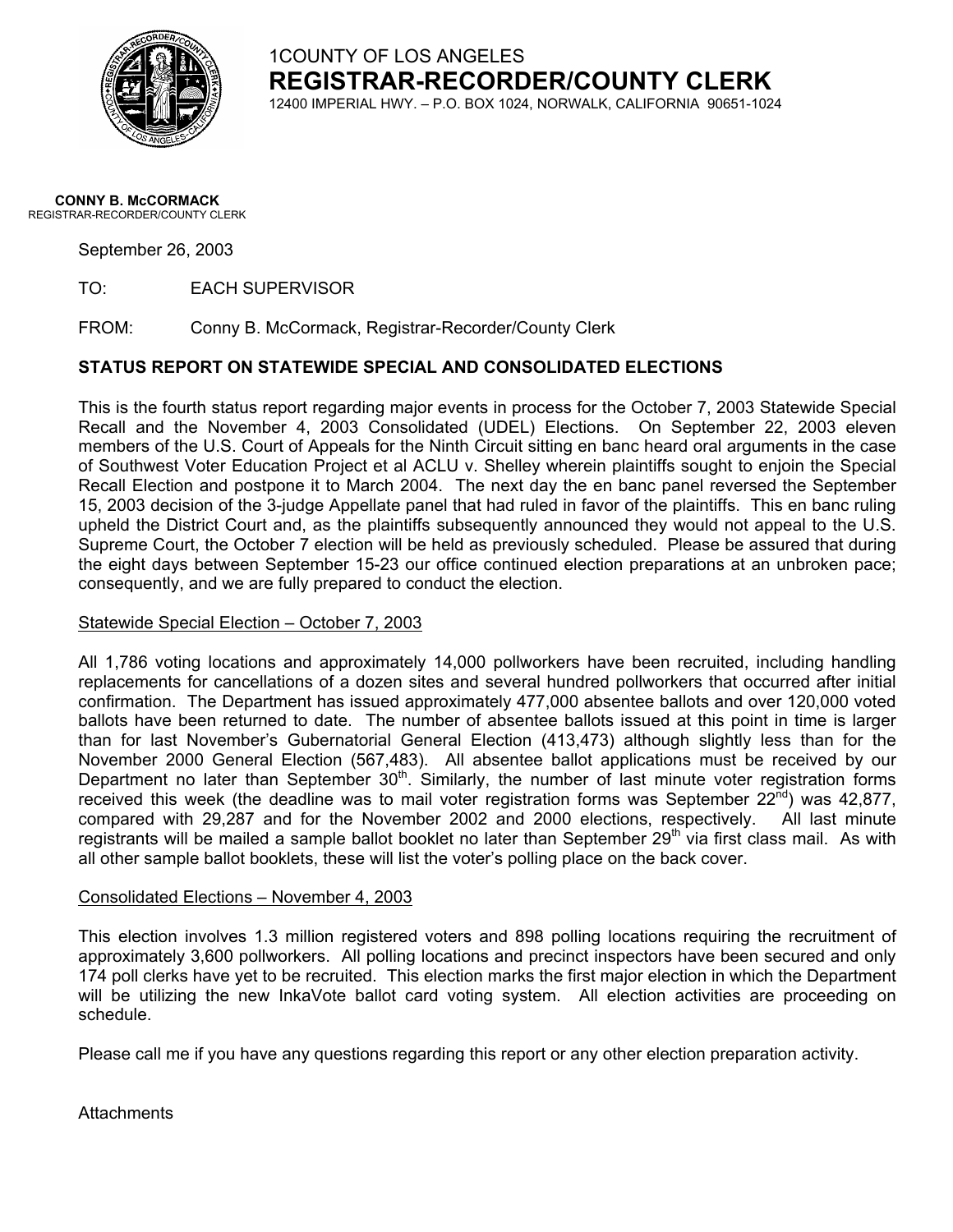## **MILESTONE STATUS REPORT OF KEY EVENTS**

Statewide Special Election October 7, 2003

|              |                                                                        |      |           |      |     |      |      | ▼         | <b>WEEK ENDING</b> |           |
|--------------|------------------------------------------------------------------------|------|-----------|------|-----|------|------|-----------|--------------------|-----------|
|              | <b>EVENT</b>                                                           | 8/15 | 8/22      | 8/29 | 9/5 | 9/12 | 9/19 | 9/26      | 10/3               | 10/10     |
| $1_{\ldots}$ | FINALIZE BALLOT PAGE DESIGN.                                           |      | ▲<br>8/22 |      |     |      |      |           |                    |           |
|              | 2. RECRUIT AND APPOINT PRECINCT OFFICERS.                              |      |           |      |     |      |      |           | 10/6               |           |
|              | 3. UPDATE REGISTRATION RECORDS.                                        |      |           |      |     |      |      | Δ<br>9/22 |                    |           |
|              | 4. TESTING OF ELECTION NIGHT DATA<br>PROCESSING HARDWARE AND PROGRAMS. |      |           |      |     |      |      |           |                    | Δ<br>10/7 |
|              | 5. RECEIVE SAMPLE BALLOTS AND<br><b>BALLOT PAGES FROM PRINTERS.</b>    |      |           |      |     |      | 9/19 |           |                    |           |
| 6.           | MAIL SAMPLE BALLOTS.                                                   |      |           |      |     |      |      |           | Δ<br>9/29          |           |
|              | 7. PRECINCT SUPPLIES AND VOTE RECORDERS<br>ASSEMBLED.                  |      |           |      |     |      |      | Δ<br>9/26 |                    |           |
|              | 8. BOOTH AND SUPPLIES PICKED-UP BY<br>PRECINCT INSPECTORS.             |      |           |      |     |      |      |           | Δ<br>9/27          |           |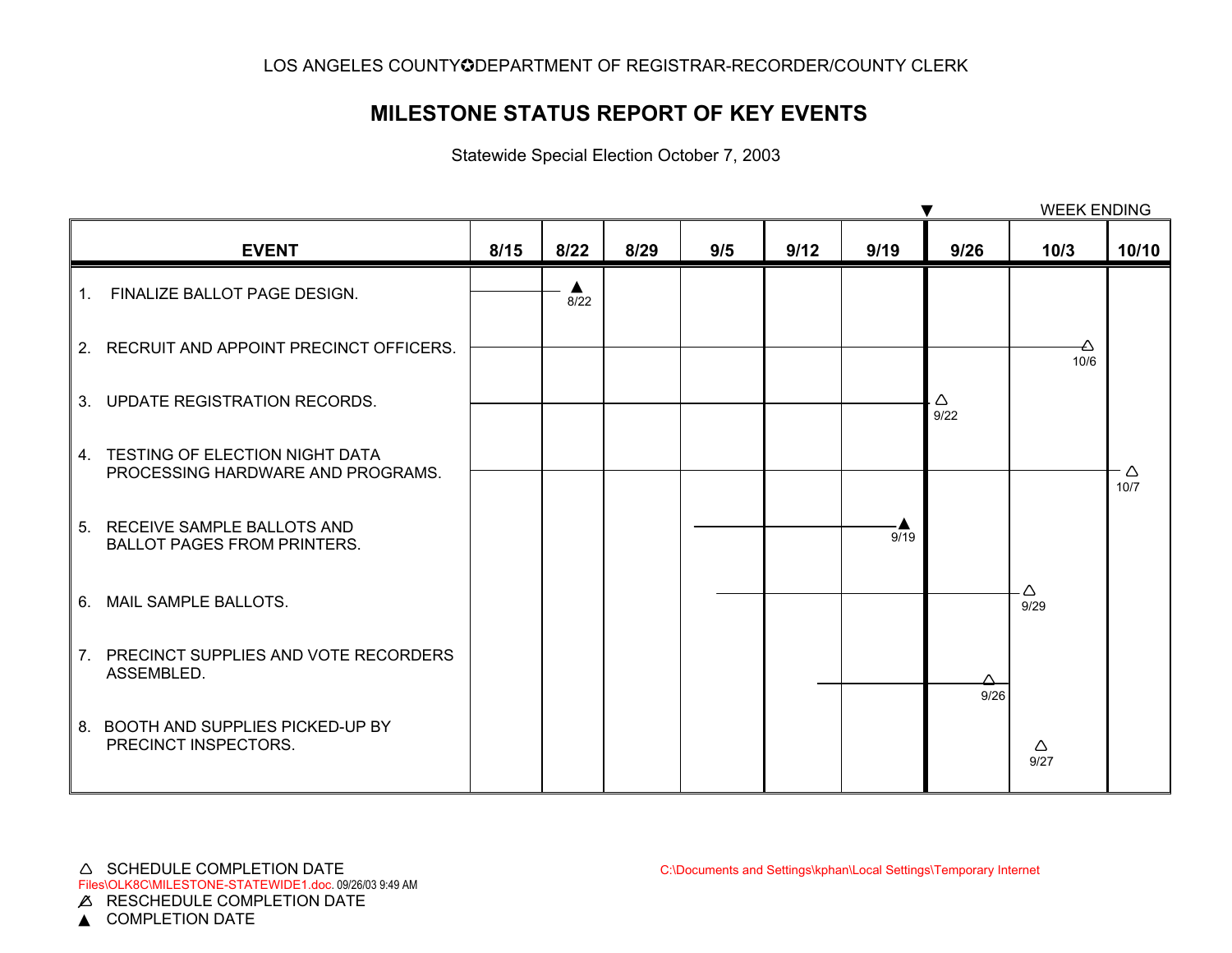### **OCTOBER 7, 2003 SPECIAL STATEWIDE ELECTION STATUS OF EVENTS PERFORMED**

SCHEDULED ACTUAL EVENT COMPLETION COMPLETION

2. Recruit and Appoint 10/06/03 Precinct Officers

This election will involve 1,938 precincts requiring the recruitment of approximately 14,000 pollworkers. Recruitment of precinct officers is proceeding on schedule.

3. Update Registration Records 9/22/03

The September 22, 2003 update of the registration records total 3,947,332 registered voters. This event is proceeding on schedule.

4. Testing of Election Night Data 10/07/03 Processing Hard/Ware and Programs

> Testing of election night tally programs is in process. This event is proceeding on schedule.

5. Receive Sample Ballot and 9/19/03 9/19/03 Ballot Pages From Printer

All sample ballots and ballot assembly pages have been received. Reprints are being processed as required.

6. Mail Sample Ballots 6. 9/29/03

As of September 8, 2003 the initial sample ballot mailing to over 3.9 million registered voters has been completed. This event is proceeding on schedule.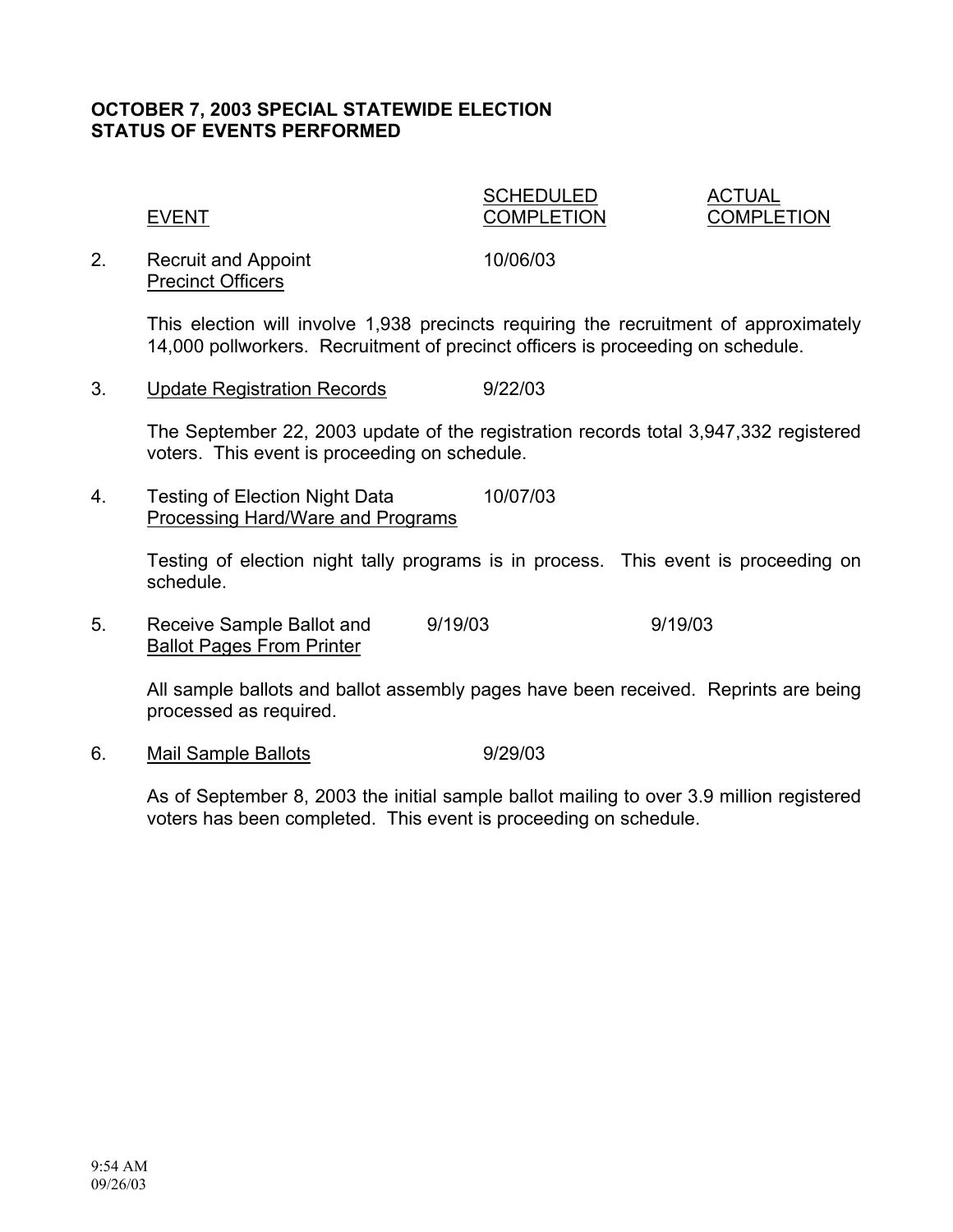## **MILESTONE STATUS REPORT OF KEY EVENTS**

Consolidated Elections November 4, 2003

|    |                                                                        | <b>WEEK ENDING</b> |      |      |           |       |            |            |            |           |  |
|----|------------------------------------------------------------------------|--------------------|------|------|-----------|-------|------------|------------|------------|-----------|--|
|    | <b>EVENT</b>                                                           | 9/12               | 9/19 | 9/26 | 10/3      | 10/10 | 10/17      | 10/24      | 10/31      | 11/7      |  |
| 1. | FINALIZE BALLOT PAGE DESIGN.                                           |                    | 9/13 |      |           |       |            |            |            |           |  |
|    | 2. RECRUIT AND APPOINT PRECINCT OFFICERS.                              |                    |      |      |           |       |            |            |            | Δ<br>11/3 |  |
|    | 3. UPDATE REGISTRATION RECORDS.                                        |                    |      |      |           |       |            | Δ<br>10/20 |            |           |  |
|    | 4. TESTING OF ELECTION NIGHT DATA<br>PROCESSING HARDWARE AND PROGRAMS. |                    |      |      |           |       |            |            |            | 11/4      |  |
|    | 5. RECEIVE SAMPLE BALLOTS AND<br><b>BALLOT PAGES FROM PRINTERS.</b>    |                    |      |      | Δ<br>10/3 |       |            |            |            |           |  |
|    | 6. MAIL SAMPLE BALLOTS.                                                |                    |      |      |           |       | Δ<br>10/14 |            |            |           |  |
|    | 7. PRECINCT SUPPLIES AND VOTE RECORDERS<br>ASSEMBLED.                  |                    |      |      |           |       |            |            | Δ<br>10/25 |           |  |
|    | 8. BOOTH AND SUPPLIES PICKED-UP BY<br>PRECINCT INSPECTORS.             |                    |      |      |           |       |            |            | Δ<br>10/25 |           |  |

▲ COMPLETION DATE